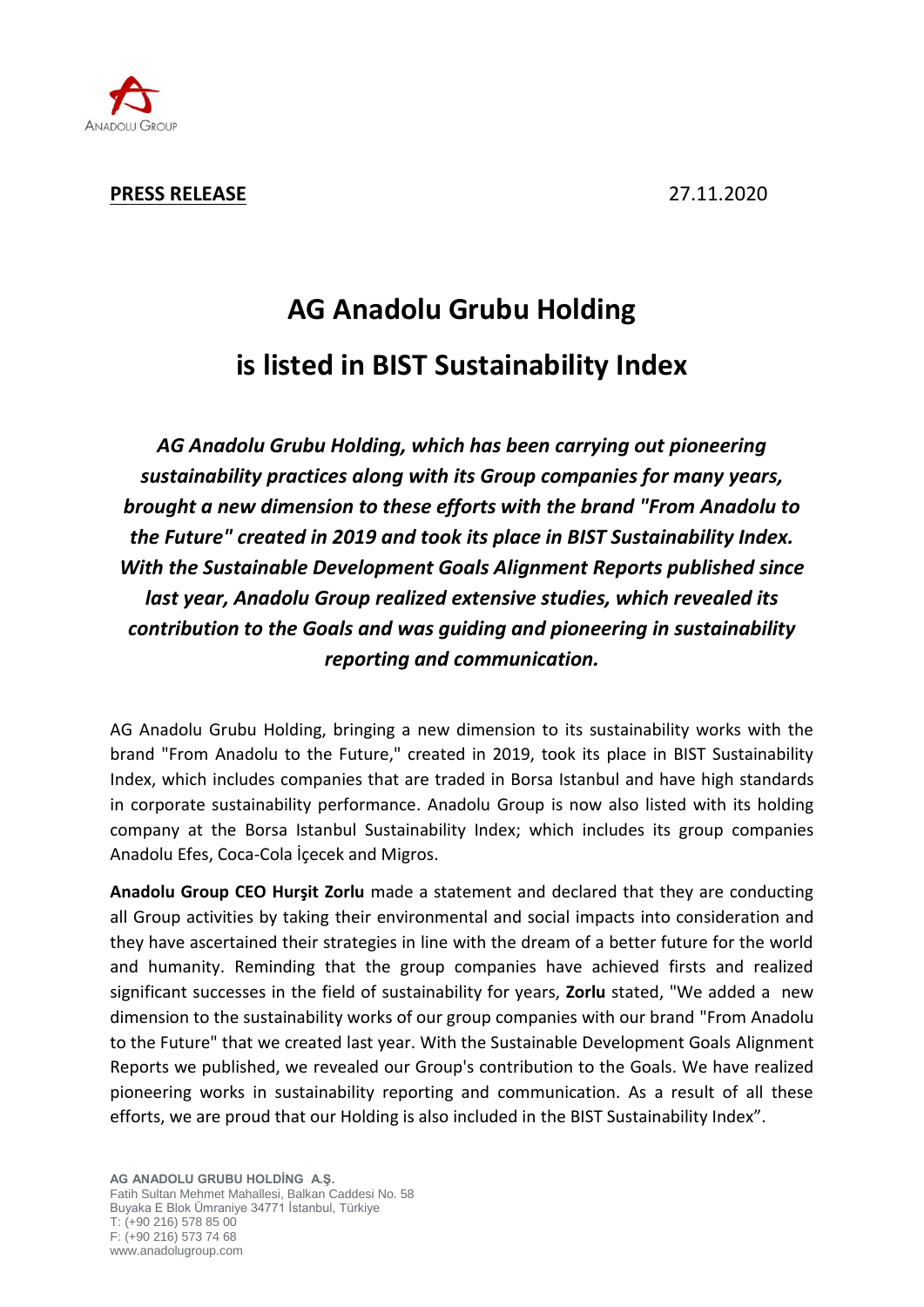

### **"Sustainability forms the basis of our business strategies"**

Declaring that the concept of sustainability constitutes the basis of business strategies in Anadolu Group, which operates in 19 countries with nearly 80 companies, 66 production facilities and approximately 80 thousand employees, **Zorlu** remarked about the works carried out by the Group in the field of sustainability: "In our 70th year, our Group considers producing value for the lands in which it operates and the people of these lands in a sustainable manner, as one of its fundamental values. This year, we published our Sustainability Report with GRI formal confirmation, based on all our Group companies' consolidated sustainability performance data in Turkey and abroad for 2019. We also prepared the updated version of our Sustainable Development Goals Alignment Report. For many years, we have been implementing projects that will add value to people in many areas, particularly education, health, sports, culture-arts and tourism. We conduct digital transformation projects, focus on R&D and innovation in all our sectors with an innovative perspective and support in-house entrepreneurship with platforms we have developed. We make investments in agriculture, which we regard as the sector of today & the future and carry out comprehensive studies in this field together with our group companies. We work with an understanding of sustainable development in working culture, risk management, crisis management, audit, communication, technology, education and many other business processes. We realize significant transformation projects for the future.

Stating that they have been conducting significant works that will add value to the future for many years with the Group companies, **Hurşit Zorlu** asserted, "This year, we have participated in Business Plastics Initiative, established by the cooperation of Global Compact Turkey, Business Council for Sustainable Development-Turkey (SKD) and the Turkish Industry and Business Association (TÜSİAD). We work together with our Group companies to contribute to the fight against the climate crisis, one of the most significant global environmental problems. Anadolu Efes, Coca-Cola İçecek and Migros annually report their efforts in this area to the Carbon Disclosure Project, which is the most prestigious institution in its field on the international platform. For our common future, it has become a priority task to raise awareness about the works performed and should be done in sustainability area and support the initiatives to be formed in this regard. In this direction, we established a significant cooperation with the Business for Goals and published a guiding set in sustainability for the business world. We have added two compelling guiding documents to the Turkish literature, such as the Sustainable Development Goals Compass and the Business Reporting on Sustainable Development Goals. We developed Anadolu Group Sustainable Development Goals Alignment Report Reporting and Communication Guide to share the steps we followed and the methodology we created while creating our alignment report with the business world. With these documents, we strive to set an example for organizations that want to participate in the reporting process that will contribute to the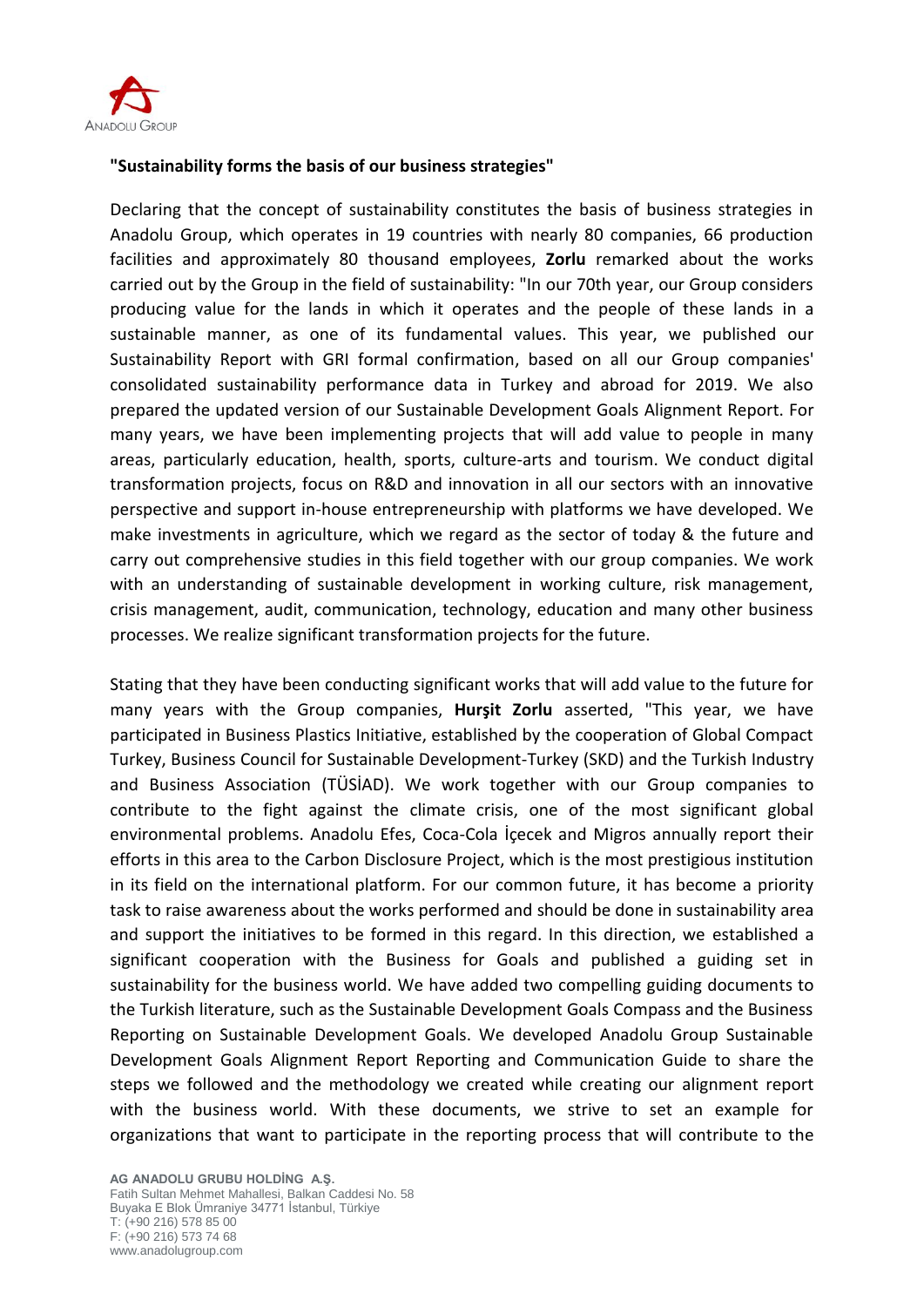

realization of the Sustainable Development Goals and to analyze their performance and share their solutions".

## **Sustainable Development Goals Alignment Report was updated with the projects realized in 2019**

Anadolu Group has been publishing the Sustainable Development Goals Alignment Report for the last two years to measure its current contribution in economic, environmental and social areas and prepare its future strategies. The Group recently released this year's report, updating it to include its projects and applications realized in 2019 and adding a more comprehensive new analysis. The alignment of the 428 projects and practices, implemented with all Group companies in 2015-2019, with Sustainable Development Goals, was analyzed. It has been remarked that the projects and practices implemented in the 5 years that are the subject of the report are essentially aimed at the goals of "Decent Work and Economic Growth," "Responsible Consumption and Production," "Partnerships for the Goals," respectively. When Anadolu Group's 2015-2019 SDG alignment performance is compared with the previous analysis period, 2015-2018, it was discovered that the Group's projects and practices contributed the most to the protection of the planet with a 45% increase rate. In the projects and practices implemented in 2019, the Group's support for education, the determination to develop and expand sustainable agriculture, the sensitivity shown to the impact of the production and service sectors on the environment and society became prominent.

*[Click on the link to view the works and reports of Anadolu Group in the field of sustainability.](https://www.anadolugrubu.com.tr/Page/1/381/from-anadolu-to-the-future)*

#### *About Anadolu Group*

*Anadolu Group has been founded by Yazıcı and Özilhan families in 1950. Carrying its existence into the future with its vision of being 'the star that links Anatolia to the world and the world to Anatolia', the Group operates in 19 countries with approximately 80 companies, 66 production facilities and approximately 80 thousand employees.* 

*Anadolu Group, acting in accordance with its mission to cooperate with the world's leading global brands through its commitment to partnership culture and to develop branded consumer products, continues its healthy and fast growth by creating added value for Turkey in line with its target of globalization as a regional player abroad.* 

*Anadolu Group maintains its activities in a wide area with operations in industries of beer, soft drink, retail, agriculture, automotive, stationery, quick service restaurant, real estate and energy.* 

*With an understanding of social responsibility, the Group contributes to the society in areas of education, health and sports by Anadolu Foundation, Anadolu Medical Center and Anadolu Efes Sports Club.*